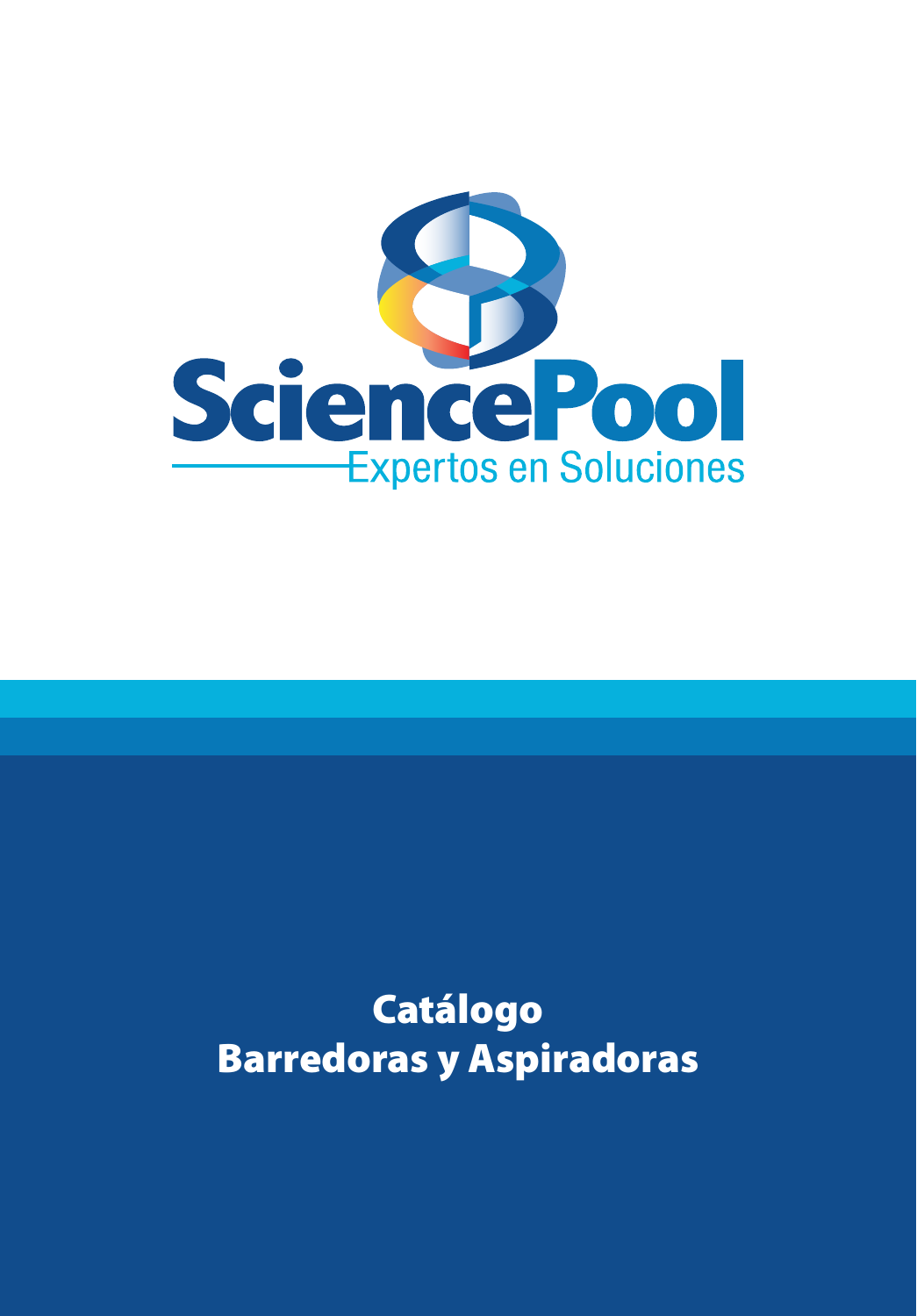

**APolaris** 

Your pool. Our reputation.

que se pegue en las<br>paredes del filtro y<br>quede obstruido.

# • La barredora con el diseño más inteligente ·

· LIMPIEZA INTELIGENTE. Las ventajas de la barredora automática 9300 es sin lugar a dudas que es la barredora diseñada de la forma más inteligente. 15 patentes certifican su tecnología de punta. Gracias<br>a la posición inclinada del motor de succión y el flujo hidráulico generado, se<br>logra la primer barredora patentada con<br>TECNOLOGIA VORTEX.



| <b>BARREDORAS DE LUJO AUTOMÁTICAS / POLARIS</b>             |               |                                                                               |  |  |
|-------------------------------------------------------------|---------------|-------------------------------------------------------------------------------|--|--|
| <b>CÓDIGO</b>                                               | <b>MODELO</b> | <b>DESCRIPCIÓN</b>                                                            |  |  |
|                                                             |               | 84-019-9300-0000   9300 sport   Barredora automática con carrito Polaris 9300 |  |  |
| * Trepa muros, escalones. Incluye filtración independiente. |               |                                                                               |  |  |

| <b>CARACTERÍSTICAS TÉCNICAS</b>                |                              |  |  |  |
|------------------------------------------------|------------------------------|--|--|--|
| Tensión de alimentación del sistema de control | 230 V 60 Hz                  |  |  |  |
| Tensión de alimentación del limpiafondos       | 30 VDC                       |  |  |  |
| Potencia absorvida                             | 150W                         |  |  |  |
| Longitud del cable                             | 18 <sub>m</sub>              |  |  |  |
| Dimensiones del limpiafondos (L x An x Al)     | $43 \times 48 \times 27$ cm. |  |  |  |
| Dimensiones del embalaje (L x An x Al)         | 56 x 56 x 56 cm.             |  |  |  |
| Peso del limpiafondos                          | 9.5 Kg.                      |  |  |  |
| Peso del limpiafondos con embalaje             | 19 Kg.                       |  |  |  |
| Superficie filtrante                           | 1,280 cm <sup>2</sup>        |  |  |  |
| Capacidad de filtración                        | 100 micras.                  |  |  |  |
| Cobertura de limpieza                          | $27 \text{ cm}$ .            |  |  |  |
| Caudal de la bomba                             | 266.6 LPM                    |  |  |  |

#### **VENTAJAS.**

- Primer limpiafondos de piscinas patentado con la tecnología Vortex<sup>™</sup>; aspiración ciclónica potente y constante durante todo el proceso de limpieza.
- Filtro de alta capacidad de fácil acceso.<br>• Mantenimiento rápido e higiénico del filtro sin
- contacto con la suciedad.
- · Boquilla de aspiración extra ancha para aspirar todo tipo de residuos.
- Sistema de propulsión trasera que mejora la adherencia y la velocidad.
- · Rápida evacuación del agua por la parte trasera.
- Cepillos de limpieza de elevada rotación.
- · 2 ciclos de limpieza.
- · Sólo fondo: 1h 30 minutos.
- Fondo y paredes: 2h 30 minutos.

# **BARACUDA®**



### · Limpieza fácil y eficaz ·

- LIMPIEZA COMPLETA DE SU PISCINA · Arena, hojas, residuos varios..., lo
- aspira todo a su paso. • 2 motores potentes que le garantizan
- una gran velocidad de desplazamiento y aspiración eficaz. 2 programas de<br>limpieza adaptados a sus necesidades.

# **S3 Robotic**

- Muy fácil de utilizar, la barredora S3 le garantiza una limpieza completa de su<br>piscina y de la línea del agua, gracias a sus dos ciclos de limpieza:<br>"Perfect": 3 horas de limpieza intensiva,
- 
- 
- "Perect" : 3 noras de impieza intensiva,<br>"Turbo": 1 hora 30 min, velocidad más<br>rápida de desplazamiento para una<br>cobertura máxima en un mínimo tiempo.<br>Diseñado para una máxima seguridad y<br>confort, el indigo TM es un limpia



Refacciones pág.154

#### **LIMPIFZA COMPLETA DE SU PISCINA**

- · Bolsa filtro de gran capacidad (finura: 20 micras) para retener los residuos más pequeños.
- · Bolsa de fácil mantenimiento: fácil limpieza con agua corriente o directamente en la lavadora.
- · Esponjas estudiadas para limpiar a fondo todas las superficies y extremar la limpieza.

#### LIMPIEZA COMPLETA DE SU PISCINA

- · Materiales ABS: gran resistencia a los choques y a las agresiones externas.
- · Parada automática de motores en caso de funcionamiento fuera del agua. · Suministrado con un carro de aluminio que facilita el transporte y el almacenaje de
- la barredora cuando no lo utiliza.

| <b>BARREDORAS DE LUJO AUTOMÁTICAS S3 / BARACUDA / POLARIS</b> |                |                                              |  |  |
|---------------------------------------------------------------|----------------|----------------------------------------------|--|--|
| CÓDIGO                                                        | <b>MODELO</b>  | <b>DESCRIPCIÓN</b>                           |  |  |
| 84-019-0003-0000                                              | S <sub>3</sub> | Barredora automática con carrito Baracuda S3 |  |  |
| * Trana muros, escalones, Incluye filtración independiente    |                |                                              |  |  |

| <b>CARACTERÍSTICAS TÉCNICAS</b>                    |                   |  |  |  |
|----------------------------------------------------|-------------------|--|--|--|
| Superficie filtrante:                              | 3200 $cm2$        |  |  |  |
| Capacidad de filtrado:                             | 20 micras         |  |  |  |
| Caudal de la bomba:                                | 266.6 LPM         |  |  |  |
| Tensión de alimentación del<br>sistema de control: | 230 V 60 Hz       |  |  |  |
| Tensión de alimentación del<br>robot:              | 30 V CC           |  |  |  |
| Potencia absorbida:                                | 120 W             |  |  |  |
| Dimensiones del robot<br>(LxAnxAl):                | 42x40x28 cm       |  |  |  |
| Peso del robot:                                    | $9.9 \text{ kg}$  |  |  |  |
| Peso del robot con embalaje:                       | $22.1 \text{ kg}$ |  |  |  |